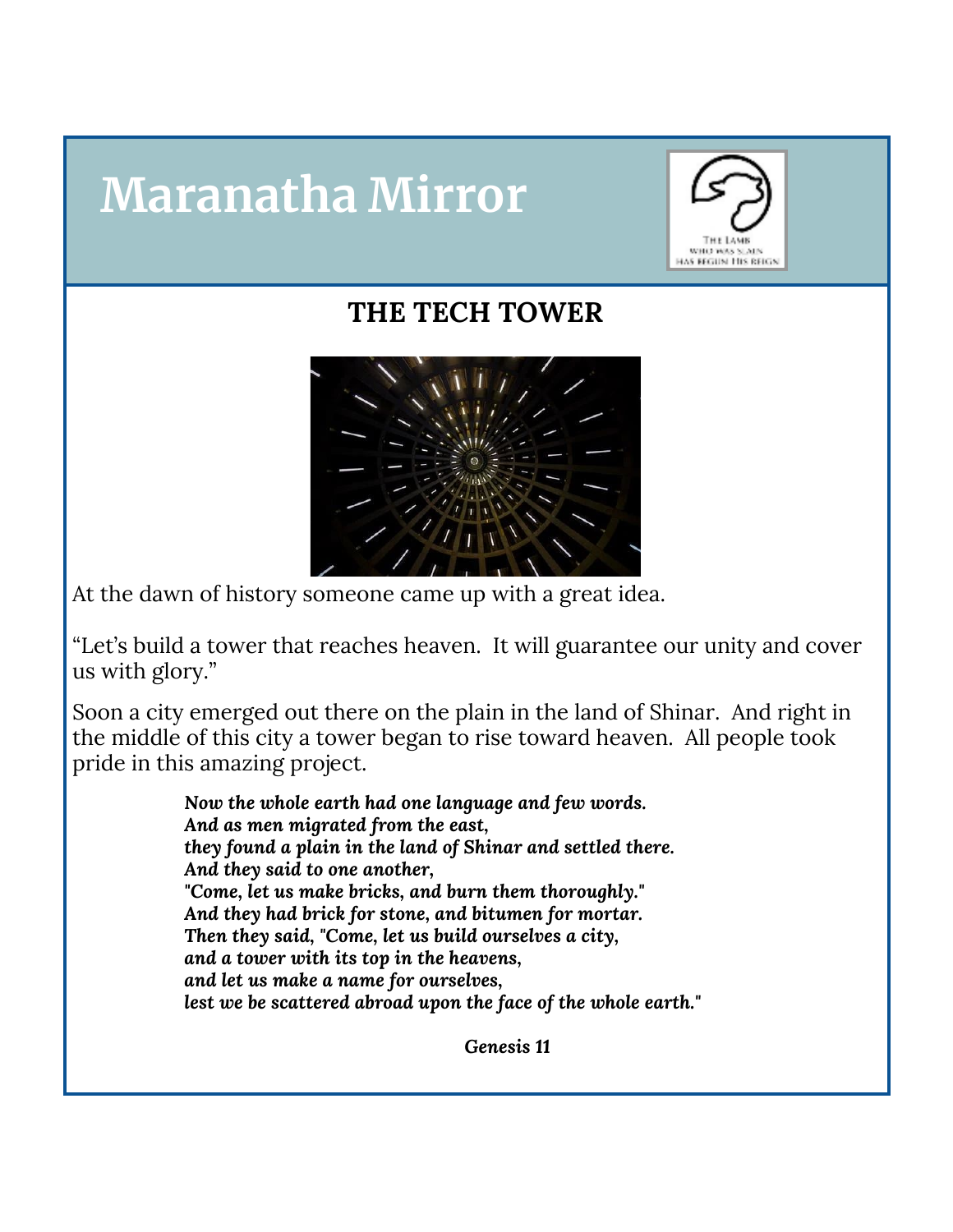Why not? We're smart. We are in charge of the earth. This tower will prove to the universe that we can do anything we set our minds to do.

> *And the LORD came down to see the city and the tower, which the sons of men had built. And the LORD said, "Behold, they are one people, and they have all one language; and this is only the beginning of what they will do; and nothing that they propose to do will now be impossible for them. Come, let us go down, and there confuse their language, that they may not understand one another's speech." So the LORD scattered them abroad from there over the face of all the earth, and they left off building the city. Therefore its name was called Babel, because there the LORD confused the language of all the earth; and from there the LORD scattered them abroad over the face of all the earth.*

## *Genesis 11*

Over the eons the human race has repeated this tower-building exercise countless times.

Kingdom after kingdom, empire after empire has taken its turn building their version of the Tower of Babel…

---something permanent, glorious, a sign of human ingenuity and prowess.

And each new tower met the same fate.

Today we are looking at the last and greatest tower of all time,

… the Tech Tower.

This Tower is international. Men and women from every nation are adding to its height. The speed of its growth is accelerating hourly. This tower is so vast and complex that the builders themselves have no idea of what will emerge as it continues its climb toward infinity.

Artificial intelligence, cloning, re-programmed DNA, genetically altered seed, self-driving cars, listening devices that can penetrate any barrier, space probes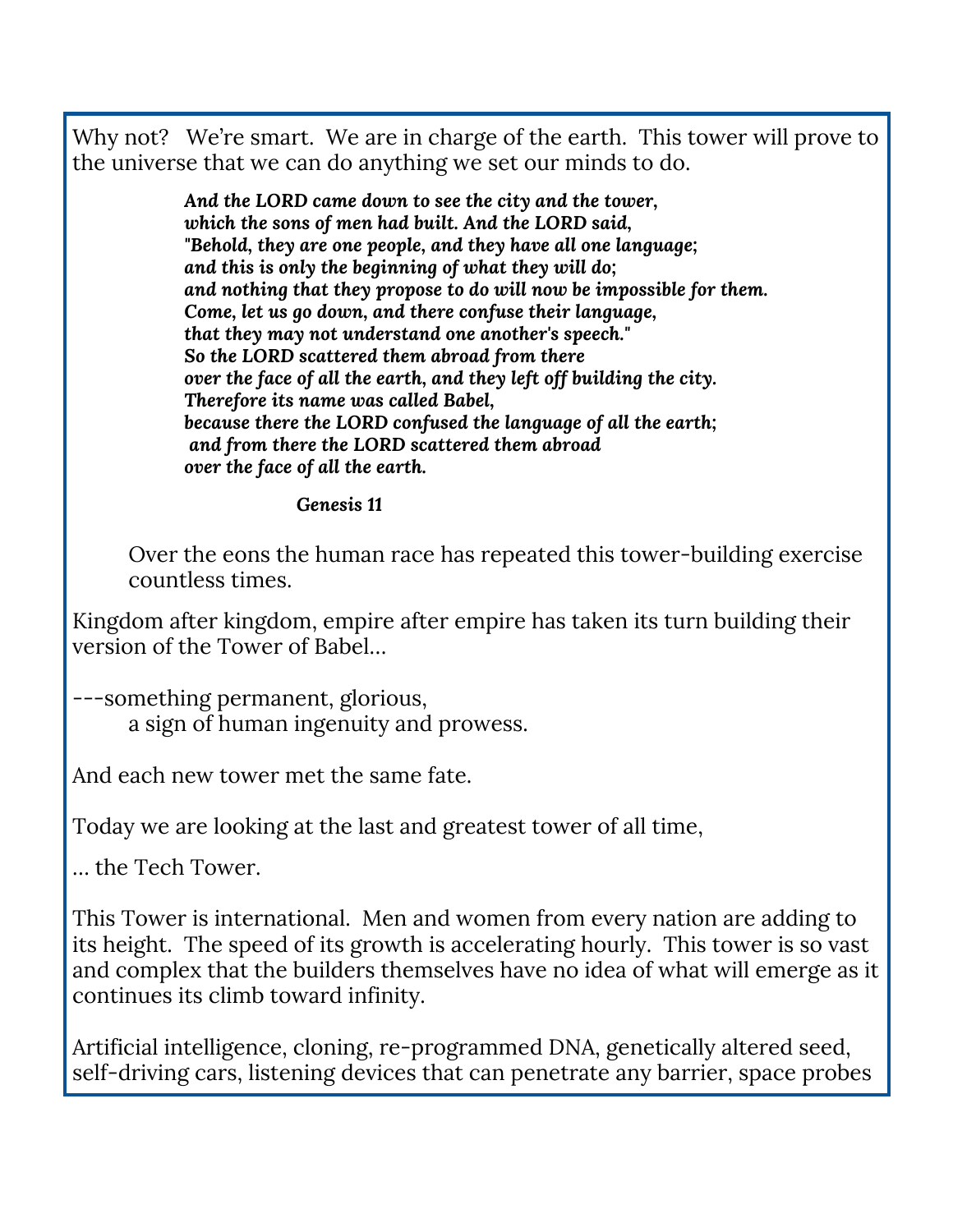that reach ever deeper into the yawning darkness beyond our tiny planet.

The prophets and apostles called it Babylon. Every new system that captured the minds of nations; that drew the world's wealth into its obit, became a new expression of Babylon.

And behind Babylon is a mind, a spiritual force that inspires a kind of devotion which can only be called worship.

The prophets and apostles understood that the ancient Tower of Babel would find its final expression…

…. as a Babylon, a Tower that would enslave the world.

This Tower stands before us now, as it continues its ascent toward infinity.

But this Tower, like all the others, will fail.

In fact, it is even now under the judgment of the God it seeks to replace.

The days of this Tower are numbered.

*After this I saw another angel coming down from heaven, having great authority; and the earth was made bright with his splendor. And he called out with a mighty voice, "Fallen, fallen is Babylon the great! It has become a dwelling place of demons, a haunt of every foul spirit, a haunt of every foul and hateful bird; for all nations have drunk the wine of her impure passion, and the kings of the earth have committed fornication with her, and the merchants of the earth have grown rich with the wealth of her wantonness." Revelation 18*

All of us are living in the shadow of the Tech Tower. We reap its benefits every time we send a text to a friend or check on the weather. We buy and sell by means of its digital wonders.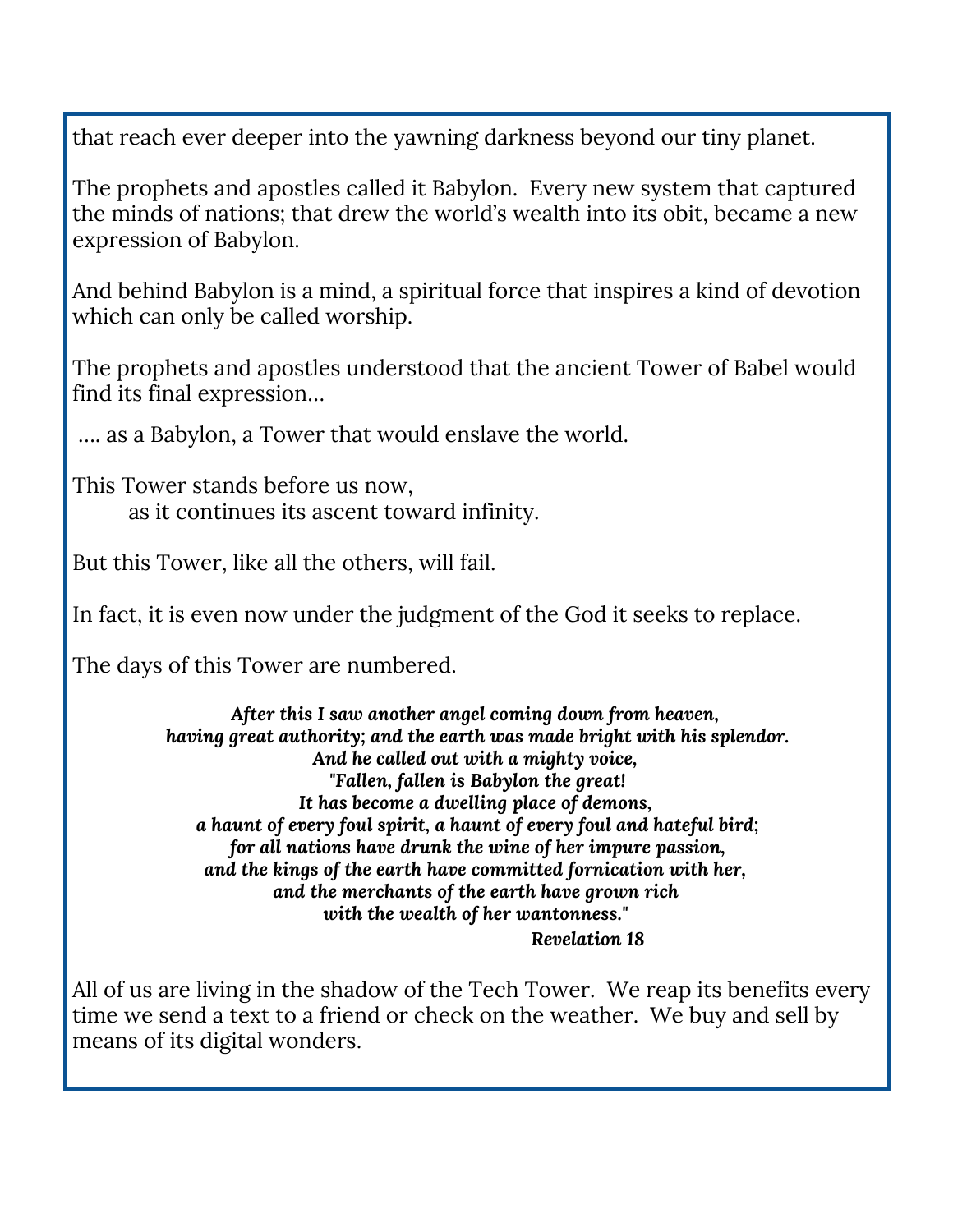But if we belong to the Kingdom of God, we need to make sure that we are not enslaved by this monster.

> *Then I heard another voice from heaven saying, "Come out of her, my people, lest you take part in her sins, lest you share in her plagues; for her sins are heaped high as heaven, and God has remembered her iniquities. Render to her as she herself has rendered, and repay her double for her deeds; mix a double draught for her in the cup she mixed. As she glorified herself and played the wanton, so give her a like measure of torment and mourning. Since in her heart she says,*

*A queen I sit, I am no widow, mourning I shall never see,'*

*so shall her plagues come in a single day, pestilence and mourning and famine, and she shall be burned with fire; for mighty is the Lord God who judges her.*

*Revelation 18*

"Come out of her, my people!" How do we do that?

Do we retreat to the desert? Do we hide in the hills?

**No.**

We simply take our hearts out of the Tower… and fix them in the Kingdom of God.

We focus on "the one thing needful": doing the will of God.

Listening to the Father's voice …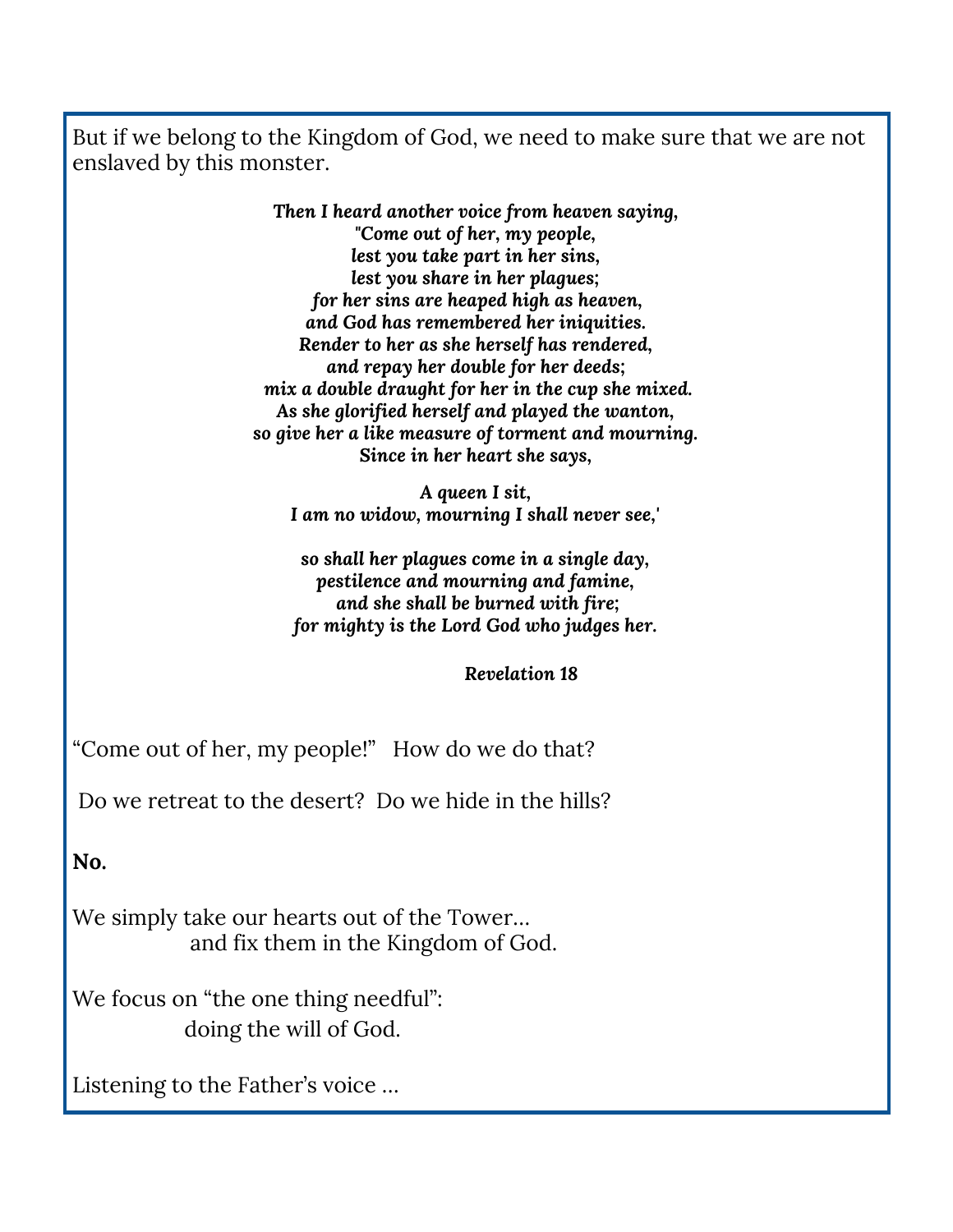as the Messiah speaks his life-giving words.

Those words will still be ringing across the universe… when the Tech Tower is long gone.

Those words come alive in us, as we obey them.

While this final Tower rises with its glitter and flash,

God is building his final Temple on earth out of living souls.

The Spirit of God is gathering people out of every nation and filling this Temple with the glory of the world to come.

*Come to him, to that living stone, rejected by men but in God's sight chosen and precious; and like living stones be yourselves built into a spiritual house, to be a holy priesthood,*

*to offer spiritual sacrifices acceptable to God through Jesus Christ. I Peter 2*

God's Final Temple is vast and growing, even as the Tech Tower rises toward infinity.

This Temple has no structure but the power of the cross.

It has no hierarchy, no head but the Crucified and Risen Lord.

It has no walls, no doors, no windows.

This Temple is simply people who carry the mark of the Crucified Lord in their hearts, who shine with his light.

When we enter this Temple,